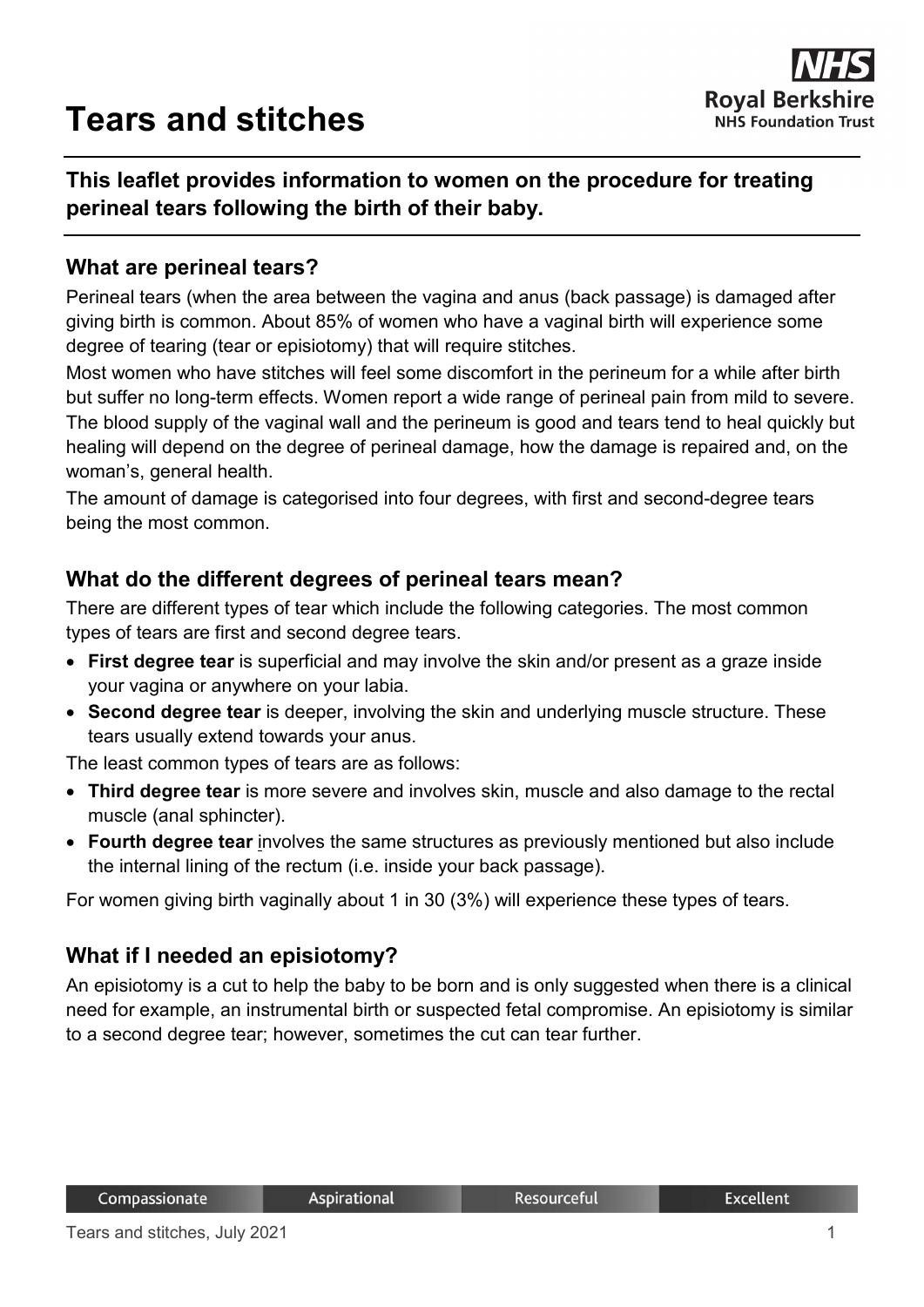# **Episiotomy, first and second degree tears** *(see page 4 for specific advice following third or fourth degree tears)*

# **Care of your stitches**

The material that is used for your stitches (Vicryl Rapide) dissolves after a week or so. This means that it is unlikely that your stitches will have to be removed by a midwife or doctor. Generally, perineal tears heal very rapidly – usually within two weeks. To aid healing it is worth considering the following:

- Wash your hands before and after using the toilet or changing sanitary wear to prevent transfer of infection.
- You should drink 2-3 litres of water every day and eat a healthy balanced diet (fruit, vegetables, cereals, wholemeal bread and pasta). This will ensure your bowels are opened regularly and will prevent constipation.
- If you smoke, stopping smoking will help.
- Starting pelvic floor exercises as soon as possible after the birth, as this will increase the blood circulation to the area. Speak to your midwife who will help you understand the correct technique. You should continue to do these exercises long term.
- Keeping the area clean by bathing or showering.
- Changing your sanitary protection every 2-4 hours.
- Keep the area dry even after shower or bath.
- It is advisable to allow a midwife to check the tear before going home and in the community once you return home. This may help to identify signs of infections early before complications set in.

# **Suggestions for controlling pain and discomfort**

- Bathing or showering with plain warm water.
- Applying cool gel pads to the area from time to time for the first 12 to 24 hours. Take care if using ice packs as you may get an ice burn – do not put ice directly on your skin but wrap it in a clean cloth.
- You can hire or buy special 'valley cushions' which can ease pressure on your stitches whilst sitting. If there is a National Childbirth Trust branch near you, you may be able to rent or borrow one from there.
- Take plenty of rest and avoid standing and sitting for long periods.
- Oral painkillers, such as Paracetamol 1g up to 4 times daily, can also help, together with an anti-inflammatory drug such as Ibuprofen, which can be taken every six hours. If you are unable to take anti-inflammatory drugs, Dihydrocodeine may help.
- Some women find that putting 5 drops of lavender oil in the bath can be soothing.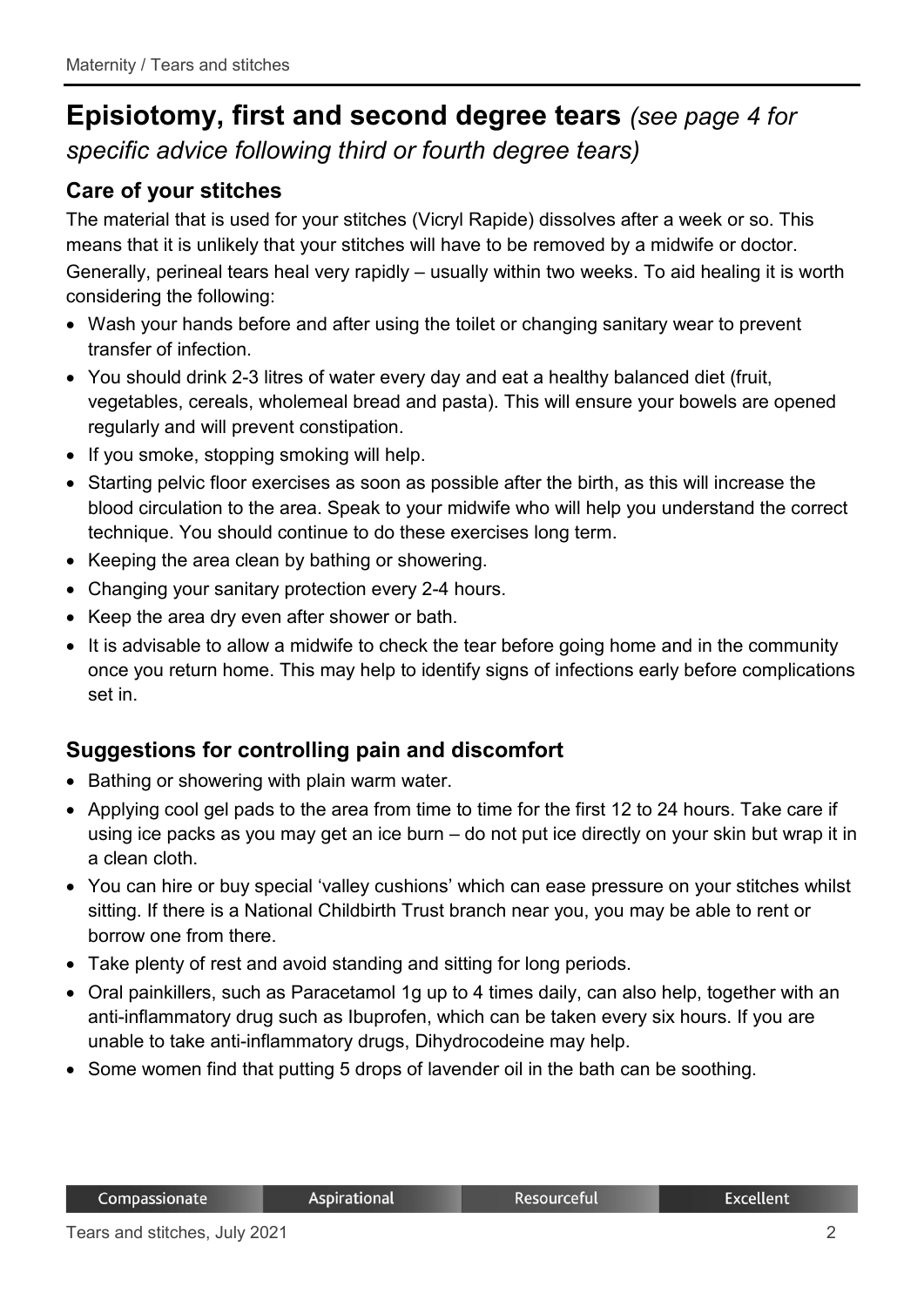## **Going to the toilet with stitches**

The thought of passing urine can be a bit frightening at first because of the soreness and because you can't seem to feel what you are doing. Sometimes, it is easier to pass urine whilst having a bath or shower or by pouring warm water over your perineum while going to the toilet. Both these help as they dilute the urine so that it doesn't sting. Drinking lots of fluids help too. You probably won't need to open your bowels for a few days after the birth but it is important not to let yourself become constipated. Eating a diet high in fibre, such as fruit, salad, brown bread and drinking plenty of water will help you to pass a stool more easily. A lot of women fear that their stitches will break or the wound will reopen again when passing stools; be reassured this is very unlikely to happen.

When passing a stool (poo), it may be useful to place a clean pad at the site of the cut or tear to enable you to press gently on the cut/tear to relieve the pressure.

### **How do I know if I am getting an infection?**

It is common for women to experience pain and discomfort after birth. As the days go by, this should improve. However, if your wound starts to throb, you develop a fever or you notice a 'smelly' odour or discharge, it is important to seek medical help from your midwife or GP.

#### **Who can I ask if I have any problems with my stitches?**

When you have a check-up with the midwife after you have had your baby, she/he will ask you about your stitches and examine your stitches to check for healing. If you are worried in between your visits with your midwife please contact your midwife. Your GP will also be able to help you if you experience any problems that are not helped by any of the suggestions in this leaflet.

#### **Having sex after stitches**

This is dependent on how you feel. There is no 'normal' time to resume sexual intercourse. Your GP will discuss this with you at the 6-week postnatal check.

You may feel tenderness the first few times you have sexual intercourse following birth using a water soluble lubricant can help. If you continue to suffer with pain during intercourse after you have had stitches, please seek advice from your GP.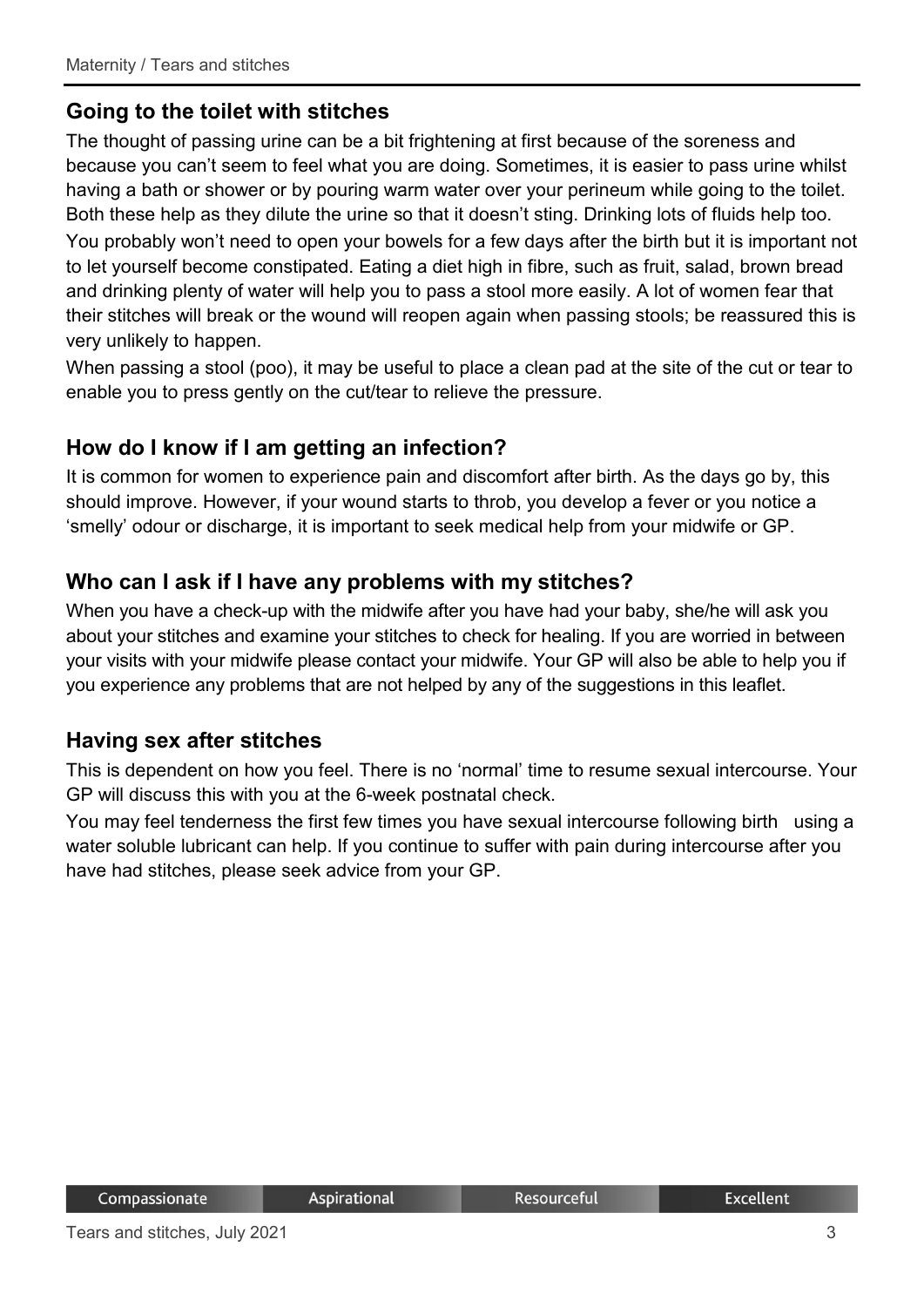# **Third and fourth degree tears**

# **Aftercare advice**

- You should be seen by a physiotherapist before you go home however if you are discharged over the weekend the midwife will arrange for a referral to be made and you will be contacted with an appointment to come to the physiotherapy outpatient department. All women would receive an appointment with physiotherapist after 6 weeks after 3rd/4th degree tear repair.
- **Infection prevention:** Always wash your hands before and after using the toilet or when changing sanitary towels/pads in order to stop the spread of infection.
- **Ice therapy:** You may find it helpful to apply crushed ice, wrapped in a clean, thin cotton cloth to the stitched area for 20 minutes every three hours during the first 24-hours or until the swelling goes down.
- **Painkillers:** You need to take the prescribed painkillers as specified in the dosage. This will make the pain bearable once the anaesthetic wears off. Common examples are Paracetamol, Ibuprofen and Voltarol®. Dihydrocodeine should be avoided if possible as this often can cause constipation and may affect healing.
- **Catheter:** You will have a catheter inserted into your bladder (fine tube and collecting bag).This will prevent the build-up of urine. The catheter will remain in place for a few hours until your anaesthetic has worn off and you are mobile again.
- **Laxatives:** You will be started on laxatives, e.g. Lactulose. Continue taking these for 10 days. This is to prevent constipation as passing hard stools may damage the stitched area.
- Try to lie down with your legs together during the first 24-hours. Do not sit still for long periods.
- Keep the stitched area clean using warm water and patting the area dry with a soft towel. Do not use tissues or cotton balls. Wipe your bottom from front to back. If you have a bidet at home, you could use it to wash yourself.
- After 24 hours, if the area is very sore, sitting in a bath with sea salt or lavender oil will help. When you go home, you can fill the bath tub with four inches of warm water, add a few drops of lavender oil or a handful of sea salt and sit so that your perineum alone is soaked.
- Application of witch hazel (available over the counter from chemists) to the wound may help relieve pain.
- Complete the course of antibiotics.
- Midwives will help to check the wound before discharge from hospital and in the community during post-natal visits to ensure your stitches are healing. Do not use rectal suppositories or have an enema after these repairs.

# **How do I know if there is a problem?**

Initially, you may experience some lack of control with passing wind or stool (poo). You should continue with the exercises the physiotherapist has given you and this should improve. However if you develop any of the following please seek medical help immediately

- New swelling and throbbing pain.
- The stitches break down and you see a gaping wound in the perineum.

| Compassionate | <b>Aspirational</b> | Resourceful | <b>Excellent</b> |
|---------------|---------------------|-------------|------------------|
|---------------|---------------------|-------------|------------------|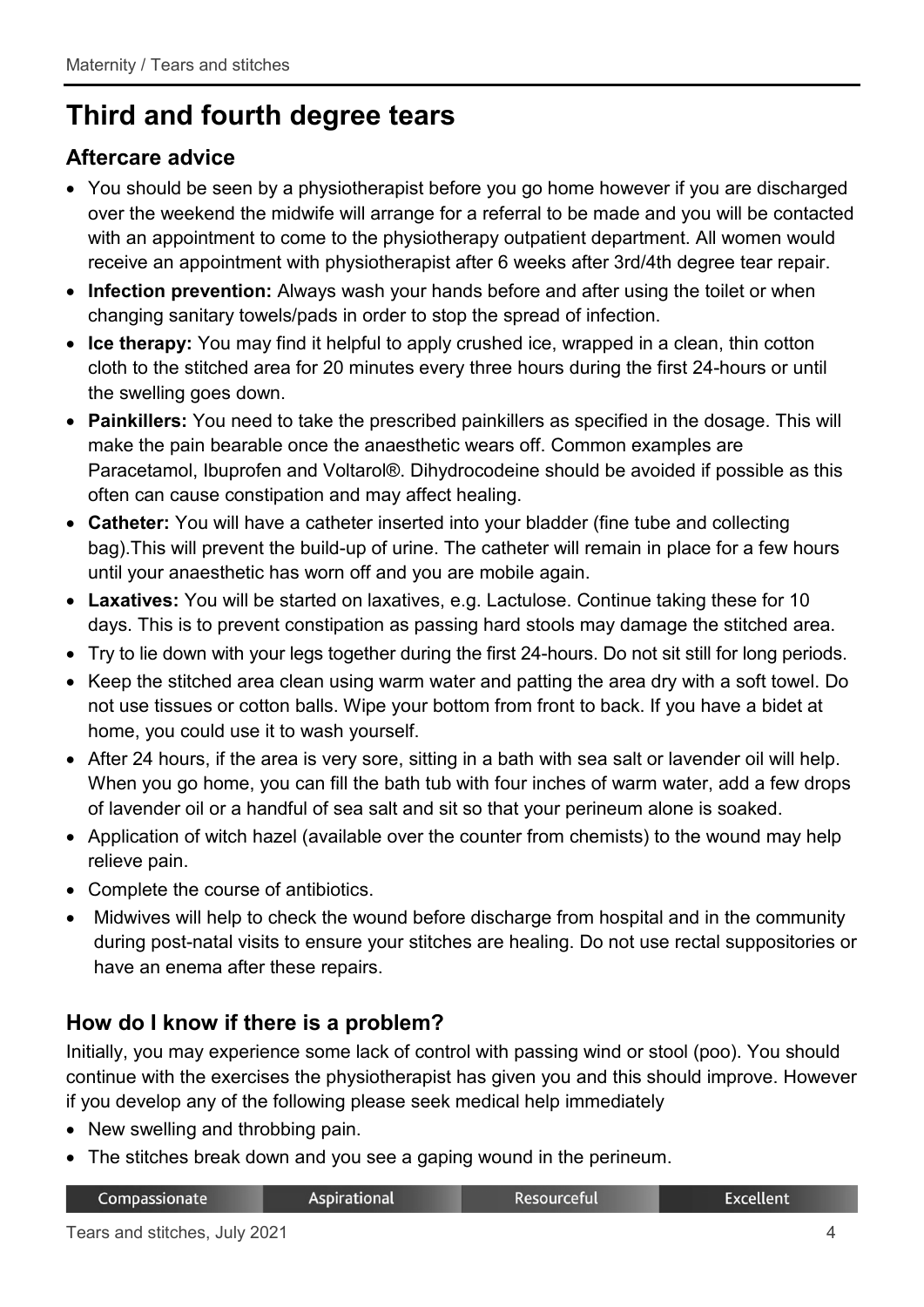• Worsening incontinence of faeces, i.e. you cannot control your back passage/sudden urgency to open bowels

You will have a swab taken from the wound and will most likely be given antibiotics. You may be advised to sit in a bath partially filled with water to which sea salt is added, until the wound is clean. Re-stitching (if necessary) will be done only when there is no sign of infection. Sometimes, this could be delayed for up to three months. If the injury is particularly complex the repair will be dealt with by the colorectal surgeons.

# **Post-operative follow up**

- A blood test to check your iron levels is only done if you had a large bleed during the birth.
- You may feel that you are incontinent to gas and faeces the first few days, but this will improve with time.
- Most women are back to normal by the end of six months.
- You would receive an appointment with physiotherapist after 6 weeks to check the strength of your anal sphincter muscles and help you strengthen the muscles.
- You will be offered an appointment at 12 weeks after delivery in the postnatal clinic to discuss your concerns, your recovery and care for any future pregnancies and births.
- You may be examined. This may involve examinations of both front (vaginal) and back passages.
- If the healing is progressing and you are able to control your bladder and bowel movements, you will be discharged from our care.
- You will also be offered a further physiotherapy appointment at six weeks.
- You need to continue doing pelvic floor muscle exercise after your discharge.
- You can resume sex as soon as you feel comfortable. However, it is recommended that you wait until after your six week postnatal check.

#### **Referral to colorectal surgeons**

You may be asked to see a rectal surgeon if you happen to be experiencing any problems after delivery, you may be offered tests like the endoanal ultrasound and anal manometry, which will check the tone of the muscles in your back passage. A subsequent surgical repair may be planned, depending on the findings of the tests.

# **What happens when you have another baby?**

**Aspirational** 

If you previously have had a first or second degree tear, your care in labour will be the same as if it is your first baby. Unless a doctor has advised you to have an episiotomy', the routine use of an episiotomy is not recommended for the second or subsequent babies. Having stitches the first time does not mean that you will need them again.

If you have had a third or fourth degree tear you will have an opportunity to talk to your midwife and obstetrician during your next pregnancy to plan the birth that is suitable for you depending upon how your tear has healed. Just because you experienced a third or fourth degree tear on this birth does not mean that it will necessarily happen again however if you have continuing

| passionate |  |
|------------|--|
|------------|--|

Resourceful

**Excellent** 

Com